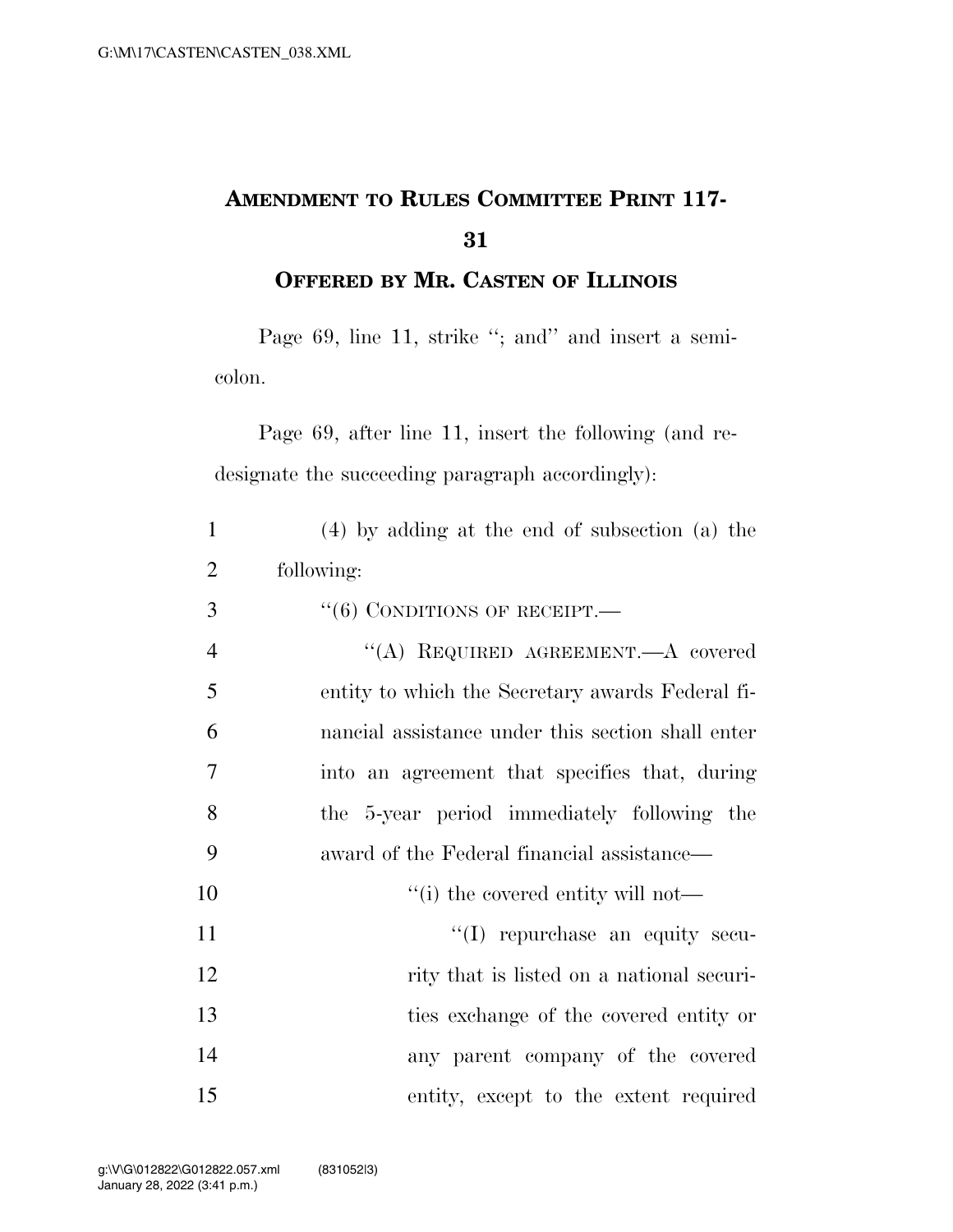| $\mathbf{1}$   | under a contractual obligation that is           |
|----------------|--------------------------------------------------|
| $\overline{2}$ | in effect as of the date of enactment            |
| 3              | of this paragraph;                               |
| $\overline{4}$ | "(II) pay dividends, or make                     |
| 5              | other capital distributions, with re-            |
| 6              | spect to the common stock (or equiva-            |
| $\overline{7}$ | lent interest) of the covered entity; or         |
| 8              | "(III) abrogate existing collective              |
| 9              | bargaining agreements; and                       |
| 10             | "(ii) the covered entity will remain             |
| 11             | neutral in any union organizing effort.          |
| 12             | "(B) WAIVER.—The Secretary may waive             |
| 13             | the requirement of subparagraph (A) with re-     |
| 14             | spect to an award of Federal financial assist-   |
| 15             | ance under this section upon a determination     |
| 16             | that such waiver is necessary to protect the in- |
| 17             | terests of the Federal Government and Amer-      |
| 18             | ican competitiveness. If the Secretary exercises |
| 19             | a waiver under this subparagraph, the Sec-       |
| 20             | retary shall be available to testify before the  |
| 21             | Committee on Banking, Housing, and Urban         |
| 22             | Affairs of the Senate and the Committee on Fi-   |
| 23             | nancial Services of the House of Representa-     |
| 24             | tives regarding the reasons for the waiver.      |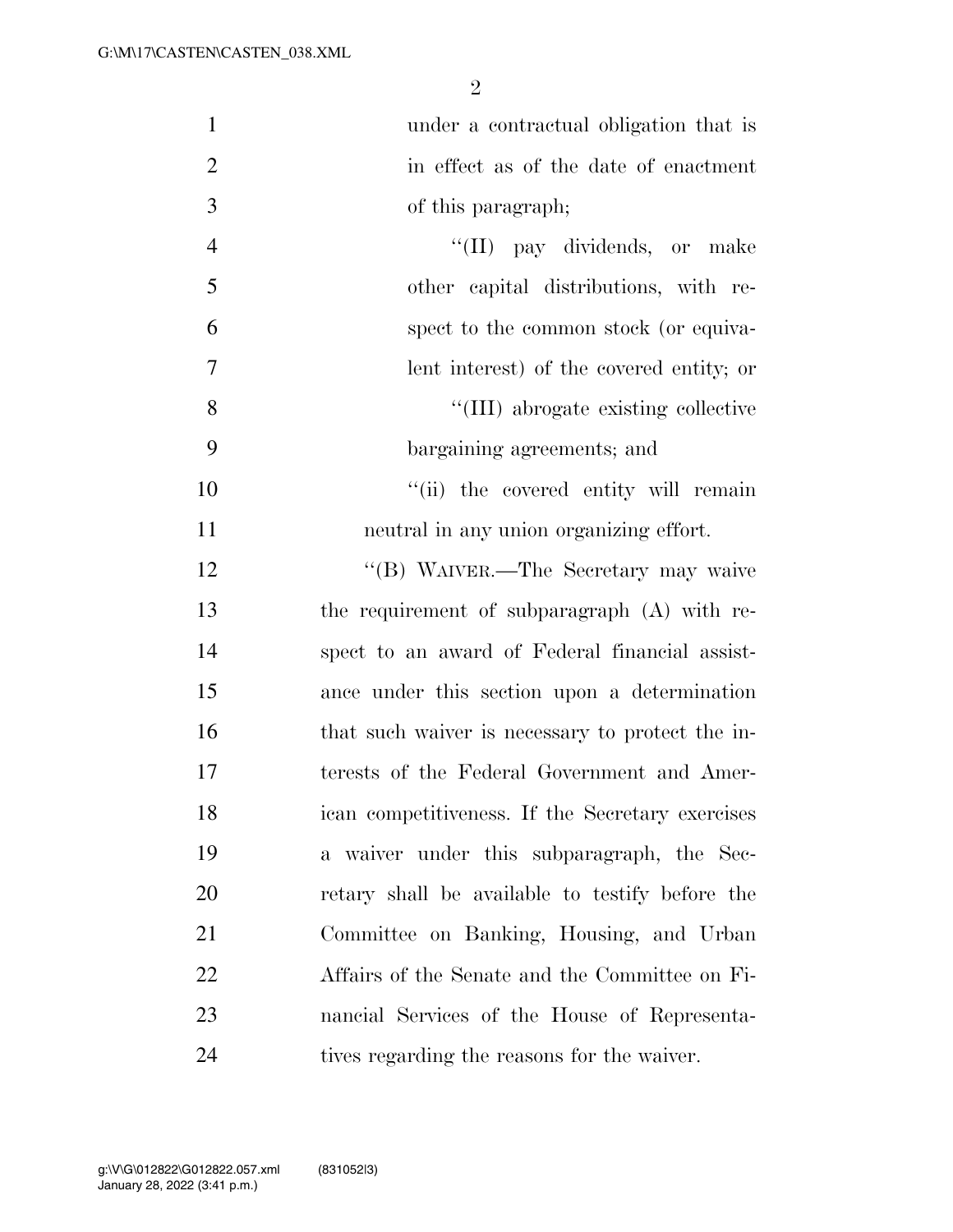| $\mathbf{1}$   | "(C) CLAWBACK.—The Secretary shall                 |
|----------------|----------------------------------------------------|
| $\overline{2}$ | provide for any Federal financial assistance       |
| 3              | awarded to a covered entity under this section     |
| $\overline{4}$ | to be subject to such requirements for audits of   |
| 5              | the compliance of the covered entity with the      |
| 6              | agreement entered into under subparagraph          |
| 7              | $(A)$ , and for the clawback of such assistance in |
| 8              | the event of noncompliance, as the Secretary       |
| 9              | determines appropriate.                            |
| 10             | "(D) FINANCIAL PROTECTION OF GOVERN-               |
| 11             | MENT.                                              |
| 12             | "(i) IN GENERAL.—The Secretary                     |
| 13             | may not award Federal financial assistance         |
| 14             | to a covered entity under this section, un-        |
| 15             | $less-$                                            |
| 16             | $\lq(1)(aa)$ the covered entity has                |
| 17             | issued securities that are traded on a             |
| 18             | national securities exchange; and                  |
| 19             | "(bb) the Secretary of the Treas-                  |
| 20             | ury receives a warrant or equity inter-            |
| 21             | est in the covered entity; or                      |
| 22             | "(II) in the case of any covered                   |
| 23             | entity other than a covered entity de-             |
| 24             | scribed in subclause (I), the Secretary            |
| 25             | of the Treasury receives, in the discre-           |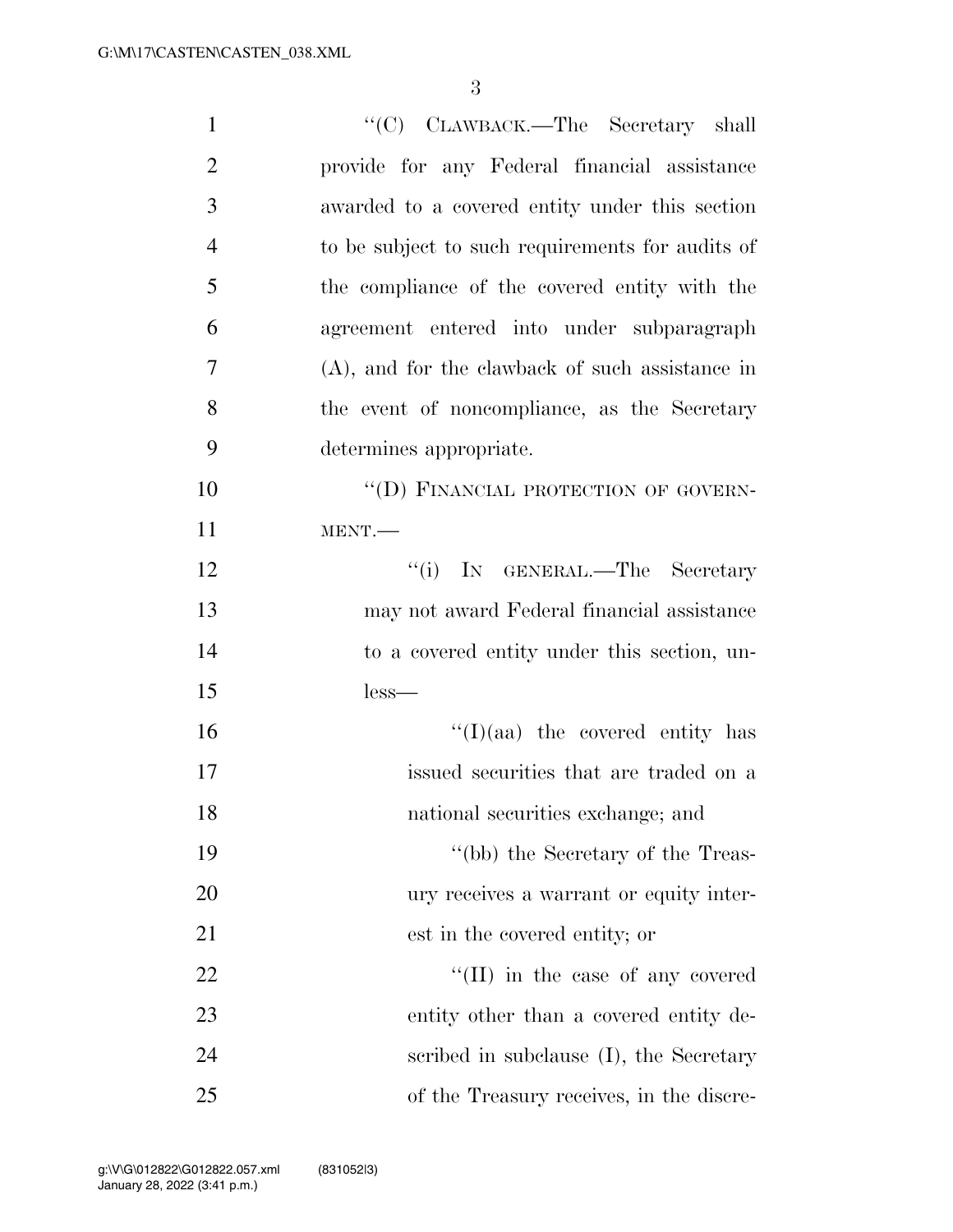| $\mathbf{1}$   | tion of the Secretary of the Treas-          |
|----------------|----------------------------------------------|
| $\overline{2}$ | $ury-$                                       |
| 3              | "(aa) a warrant or equity                    |
| $\overline{4}$ | interest in the covered entity; or           |
| 5              | "(bb) a senior debt instru-                  |
| 6              | ment issued by the covered enti-             |
| $\tau$         | ty.                                          |
| 8              | "(ii) TERMS AND CONDITIONS.—The              |
| 9              | terms and conditions of any warrant, eq-     |
| 10             | uity interest, or senior debt instrument re- |
| 11             | ceived under clause (i) shall be set by the  |
| 12             | Secretary and shall meet the following re-   |
| 13             | quirements:                                  |
| 14             | "(I) PURPOSES.—Such terms                    |
| 15             | and conditions shall be designed to          |
| 16             | provide for a reasonable participation       |
| 17             | by the Secretary, for the benefit of         |
| 18             | taxpayers, in equity appreciation in         |
| 19             | the case of a warrant or other equity        |
| 20             | interest, or a reasonable interest rate      |
| 21             | premium, in the case of a debt instru-       |
| 22             | ment.                                        |
| 23             | "(II) AUTHORITY TO SELL, EX-                 |
| 24             | ERCISE, OR SURRENDER.—For the                |
| 25             | primary benefit of taxpayers, the Sec-       |